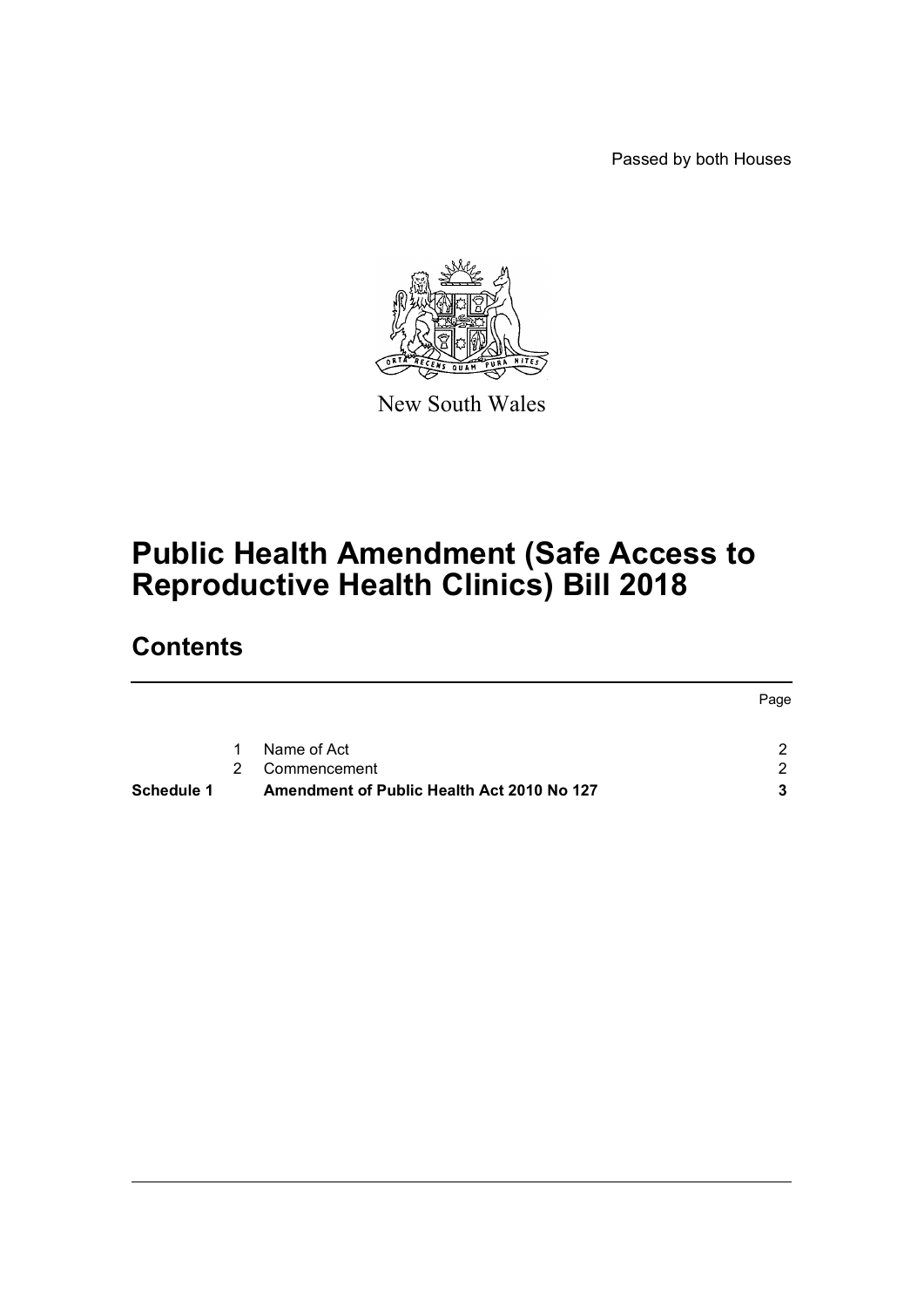*I certify that this PUBLIC BILL, which originated in the LEGISLATIVE COUNCIL, has finally passed the LEGISLATIVE COUNCIL and the LEGISLATIVE ASSEMBLY of NEW SOUTH WALES.*

*Legislative Council*

*Clerk of the Parliaments*

*2018*



New South Wales

# **Public Health Amendment (Safe Access to Reproductive Health Clinics) Bill 2018**

Act No , 2018

An Act to amend the *Public Health Act 2010* to provide for safe access zones around reproductive health clinics at which abortions are provided.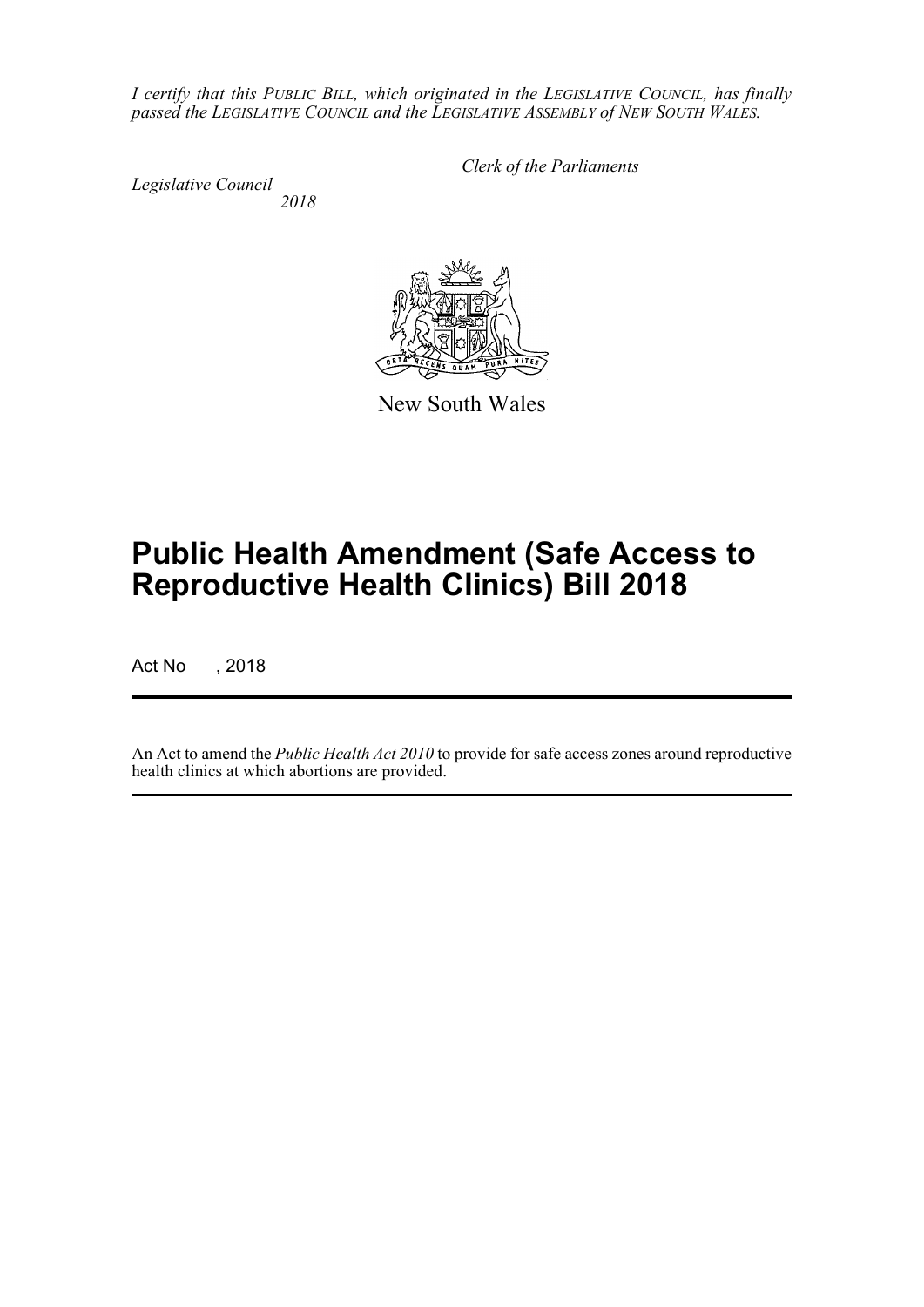Public Health Amendment (Safe Access to Reproductive Health Clinics) Bill 2018 [NSW]

#### <span id="page-2-0"></span>**The Legislature of New South Wales enacts:**

#### **1 Name of Act**

This Act is the *Public Health Amendment (Safe Access to Reproductive Health Clinics) Act 2018*.

#### <span id="page-2-1"></span>**2 Commencement**

This Act commences on the date of assent to this Act.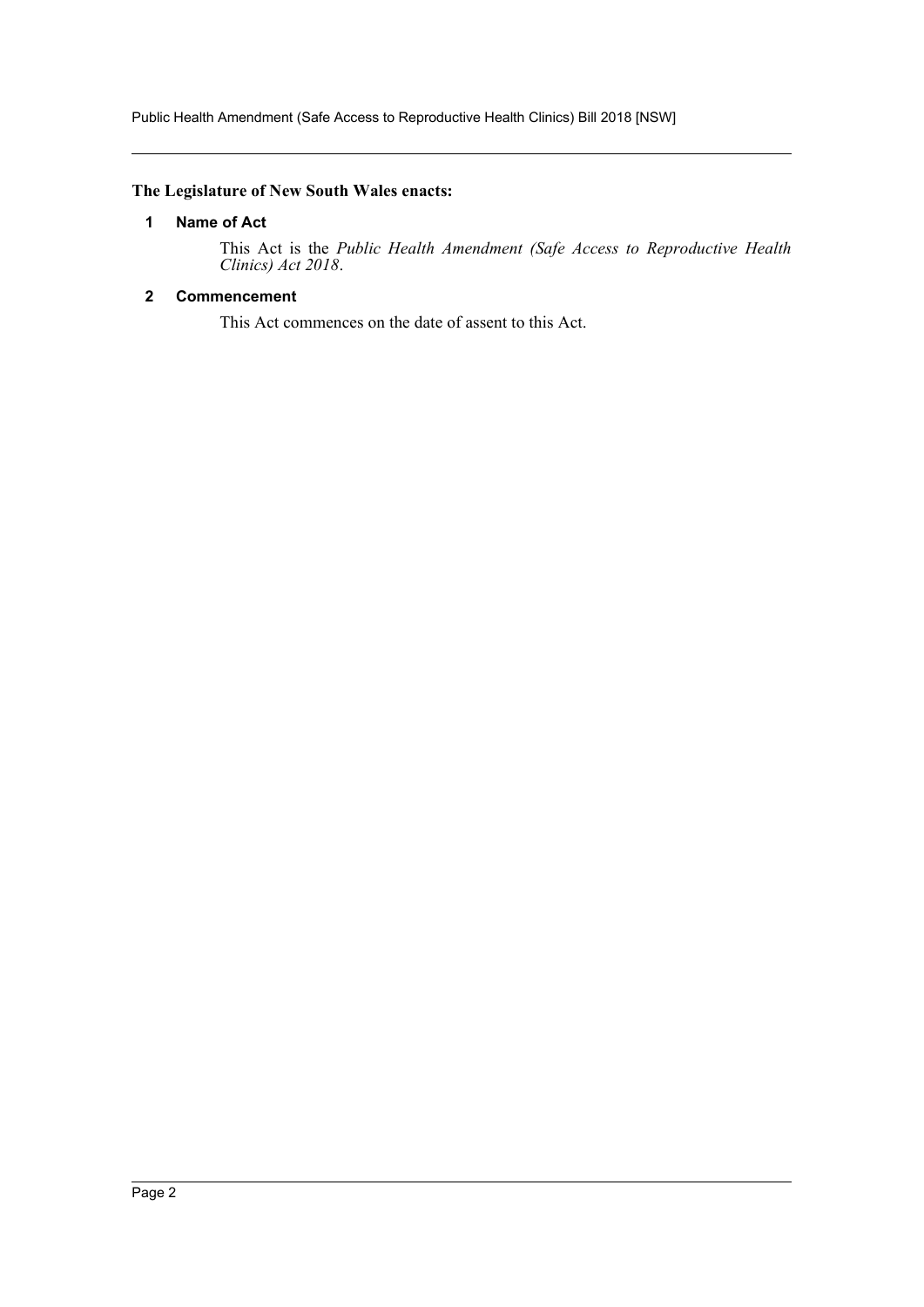### <span id="page-3-0"></span>**Schedule 1 Amendment of Public Health Act 2010 No 127**

#### **Part 6A**

Insert after Part 6:

### **Part 6A Access to certain reproductive health clinics**

#### **98A Definitions**

In this Part:

*reproductive health clinic* means any premises at which medical services relating to aspects of human reproduction or maternal health are provided, but does not include a pharmacy.

*safe access zone* means:

- (a) the premises of a reproductive health clinic at which abortions are provided, and
- (b) the area within 150 metres of:
	- (i) any part of the premises of a reproductive health clinic at which abortions are provided, or
	- (ii) a pedestrian access point to a building that houses a reproductive health clinic at which abortions are provided.

#### **98B Objects of Part**

The objects of this Part are:

- (a) to ensure that the entitlement of people to access health services, including abortions, is respected, and
- (b) to ensure that people are able to enter and leave reproductive health clinics at which abortions are provided without interference, and in a manner that protects their safety and well-being and respects their privacy and dignity, including employees and others who need to access such clinics in the course of their duties and responsibilities.

#### **98C Interfering with access of persons to reproductive health clinics**

(1) In this section:

*interfere with* includes harass, intimidate, beset, threaten, hinder, obstruct or impede by any means.

- (2) A person who is in a safe access zone must not interfere with any person accessing, leaving, or attempting to access or leave, any reproductive health clinic at which abortions are provided.
- (3) A person who is in a safe access zone must not, without reasonable excuse, obstruct or block a footpath or road leading to any reproductive health clinic at which abortions are provided.

Maximum penalty:

- (a) for a first offence—50 penalty units or imprisonment for 6 months, or both, or
- (b) for a second or subsequent offence—100 penalty units or imprisonment for 12 months, or both.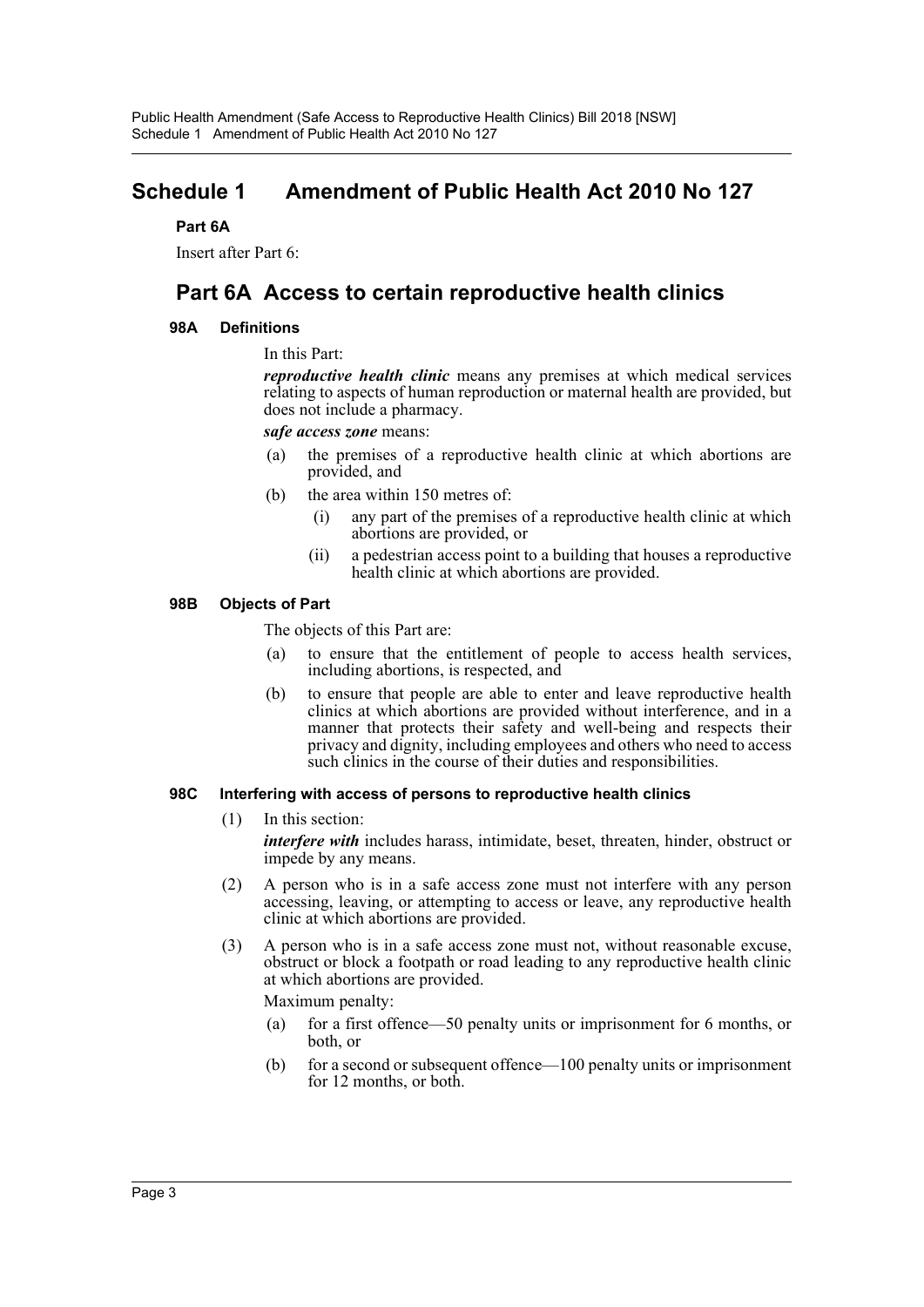#### **98D Causing actual or potential distress or anxiety to persons in safe access zones**

- (1) A person who is in a safe access zone must not make a communication that relates to abortions, by any means, in a manner:
	- (a) that is able to be seen or heard by a person accessing, leaving, attempting to access or leave, or inside, a reproductive health clinic at which abortions are provided, and
	- (b) that is reasonably likely to cause distress or anxiety to any such person. Maximum penalty:
	- (a) for a first offence—50 penalty units or imprisonment for 6 months, or both, or
	- (b) for a second or subsequent offence—100 penalty units or imprisonment for 12 months, or both.
- (2) This section does not apply to an employee or other person who provides services at the reproductive health clinic.

#### **98E Capturing and distributing visual data of persons in safe access zone**

(1) A person must not intentionally capture visual data of another person, by any means, without that other person's consent if that other person is in a safe access zone.

Maximum penalty:

- (a) for a first offence—50 penalty units or imprisonment for 6 months, or both, or
- (b) for a second or subsequent offence—100 penalty units or imprisonment for 12 months, or both.
- (2) A person must not publish or distribute a recording of another person without that other person's consent if the recording:
	- (a) was made while that other person was in a safe access zone, and
	- (b) contains particulars likely to lead to the identification of that other person.

Maximum penalty:

- (a) for a first offence—50 penalty units or imprisonment for 6 months, or both, or
- (b) for a second or subsequent offence—100 penalty units or imprisonment for 12 months, or both.
- (3) This section does not apply to:
	- (a) the operation of a security camera, for security reasons only, by or on behalf of a person operating a reproductive health clinic at which abortions are provided, or premises adjacent to or near such a reproductive health clinic, or
	- (b) a person employed or contracted to provide services at the reproductive health clinic at which abortions are provided, or
	- (c) a person otherwise acting for or on behalf of a person operating a reproductive health clinic at which abortions are provided, but only if the visual data is provided either to the person operating the clinic or to a police officer, or
	- (d) a police officer acting in the course of the officer's duties as a police officer if the officer's conduct is reasonable in the circumstances for the performance of those duties, or